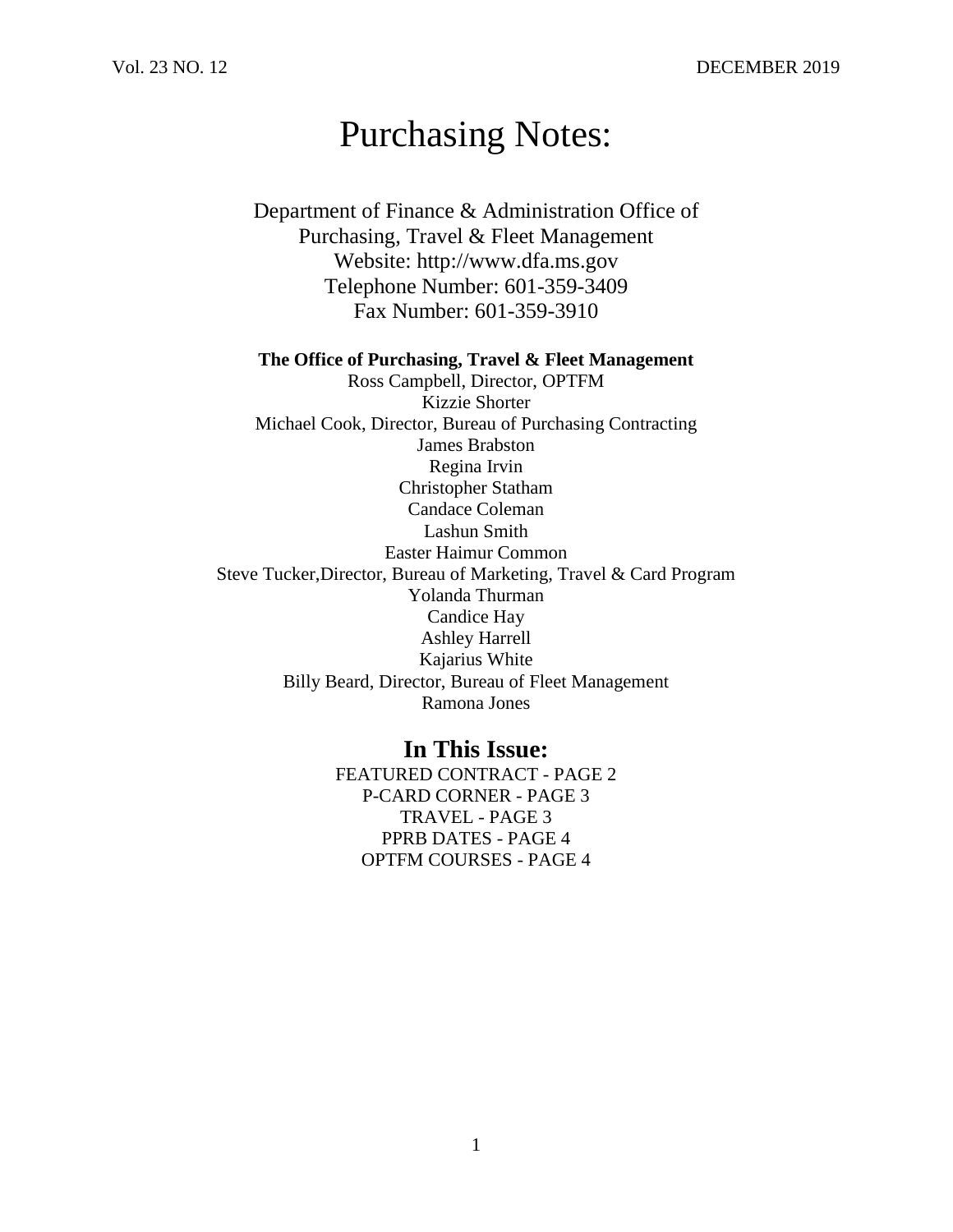## **Featured Contract**

### Automotive Parts & Equipment

#### **Commodity:** Automotive Parts & Equipment

The Automotive Parts & Equipment is a negotiated contract and has been entered into with six vendors including one new vendor. This contract provides various automotive parts and equipment for state owned vehicles.

**Type of contract:** Negotiated Contract-*remember, this means that you can negotiate your best price from the vendors on contract!* State agencies *may* purchase items from any of the contract vendors listed below, or state agencies *may* purchase the items covered by this contract from a non-contract vendor provided they follow the applicable procedures set forth in Section 31-7- 13(a),(b), or (c) and that the price shall not exceed the negotiated contract price.

**Date of Contract:** November 1, 2019- October 31, 2020

#### **Vendors on Contract:**

General Parts Distribution-Advance Auto Genuine Parts NAPA IEH Auto Parts O'Reilly Auto Parts Union Auto Vehicle Maintenance Program (NEW Vendor)

*Contract Link: These contracts can be viewed at the following link: [https://www.ms.gov/dfa/contract\\_bid\\_search/Contract?autoloadGrid=False](https://www.ms.gov/dfa/contract_bid_search/Contract?autoloadGrid=False)*

*Contract Analyst: Ramona Jones, [Ramona.Jones@dfa.ms.gov](mailto:Ramona.Jones@dfa.ms.gov)*

*Contract Spend:* \$3,380,138.93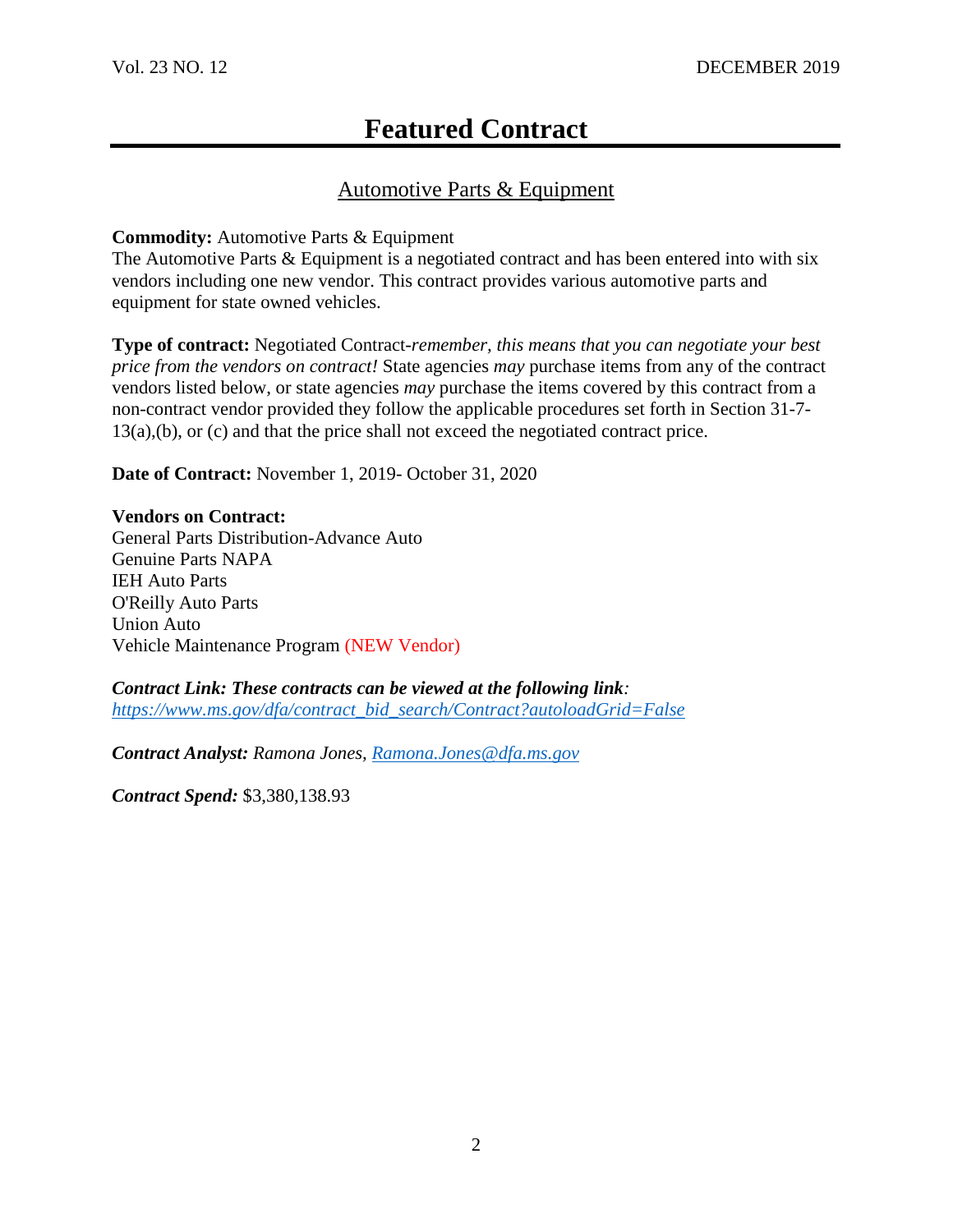### When is payment due on the Procurement/Travel Card?

Your program coordinator should make sure the statements are reconciled and forwarded to the proper personnel for payment when the statement/bill arrives. Late payments, lack of payments and partial payments are not acceptable. Pursuant to the Procurement/Travel Card Guidelines, the balances are only carried over for fraud or disputed amounts; otherwise, payment in full is expected no later than net 45 days. Delinquent accounts may result in the Travel Cards being suspended until payment is rendered.

## **Travel News-Vehicle Rental Services Contract**

The new Vehicle Rental Services contract is effective December 1, 2019- November 30, 2020, and is available on our website at: [http://www.dfa.ms.gov/dfa-offices/purchasing-travel-and-fleet](http://www.dfa.ms.gov/dfa-offices/purchasing-travel-and-fleet-management/bureau-of-purchasing-andcontracting/competitive-contracts/v-w-xyz/vehicles-rental-services/)[management/bureau-of-purchasing-andcontracting/competitive-contracts/v-w](http://www.dfa.ms.gov/dfa-offices/purchasing-travel-and-fleet-management/bureau-of-purchasing-andcontracting/competitive-contracts/v-w-xyz/vehicles-rental-services/)[xyz/vehicles-rental-services/](http://www.dfa.ms.gov/dfa-offices/purchasing-travel-and-fleet-management/bureau-of-purchasing-andcontracting/competitive-contracts/v-w-xyz/vehicles-rental-services/)

This is an In-State contract that consist of six (6) vendors that can be utilized: 1.Enterprise Holdings, Inc dba Enterprise Leasing Co.

- 2. One Source Enterprise Inc dba Mobyl Car Truck Van Rental (Starkville, Louisville & Tupelo
- 3. Landrum Enterprises, dba U-Save Auto Rental (Meridian&Philadelphia)
- 4.The Hertz Corporation
- 5. Vanguard Car Rental USA LLC dba National Car Rental

6. Woolwine Autoplex Inc. dba U-Save Car and Truck Rental (Florence, Collins, Laurel,& Hattiesburg)

Vendors were awarded by best price each vehicle class. Please see the Daily and/or Weekly Award Sheets to see the appropriate vendor to utilize for the vehicle needed. The award sheets do vary so please choose the DAILY AWARD SHEET ONLY if you are needing a rental by the day and choose the WEEKLY AWARD SHEET ONLY if you are needing a rental by the week.

**VEHICLE CLASSIFICATION:** A MID-SIZE VEHICLE will now be the largest vehicle class to be rented. Any vehicle needed larger than a Mid-Size car will require an e-Waiver to be submitted to the Office of Purchasing &Travel for approval.

**A message from your State Travel Coordinator:** The current vehicle rental contracts includes unlimited mileage and free CDW/LDW insurance should always be declined when a vehicle is rented utilizing the state contract. The option to purchase CDW/LDW insurance should always be declined when a vehicle is rented utilizing the state contract. Personal Accident Insurance (PAI) is an additional coverage that is optional to each driver using a rental vehicle for state